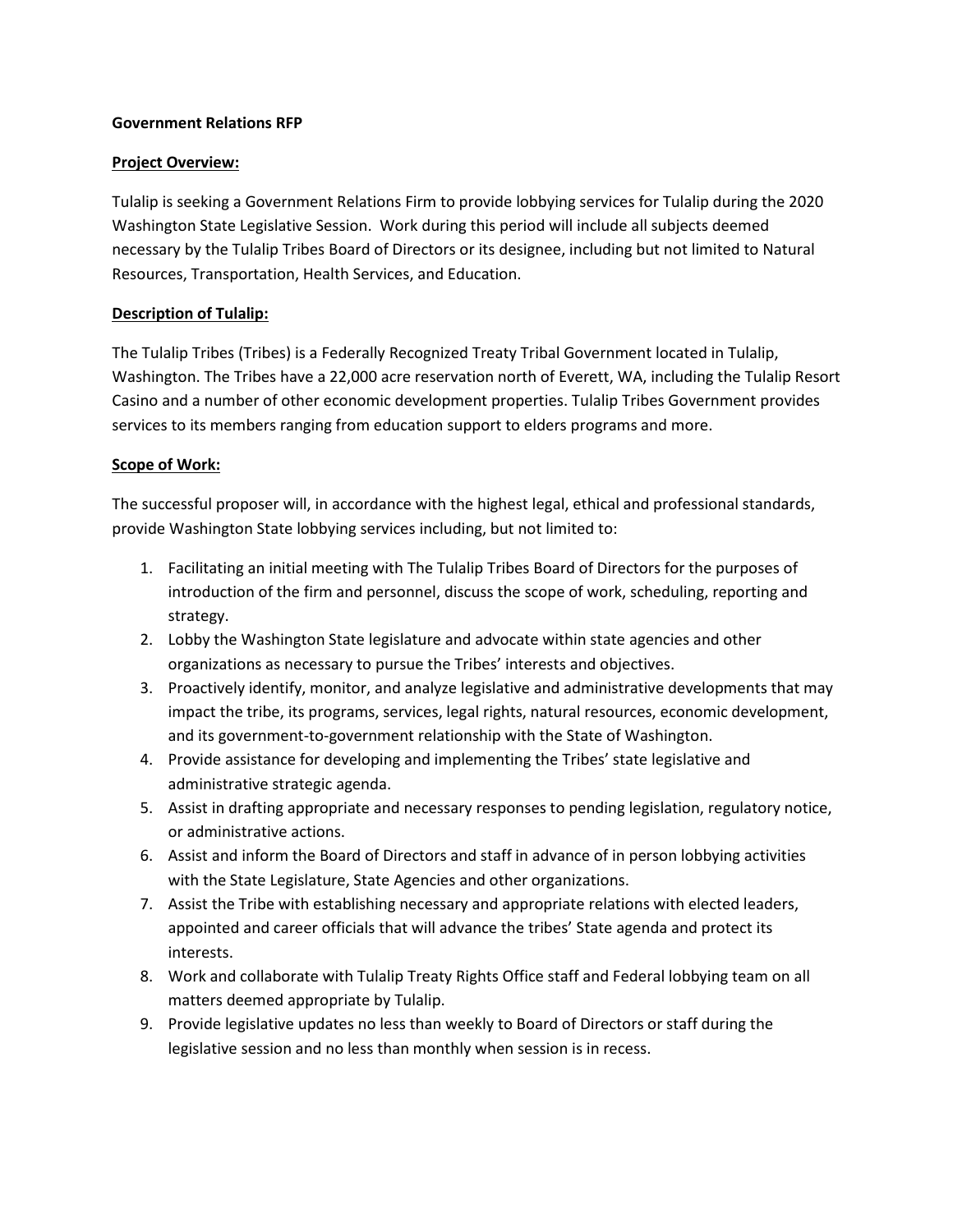- 10. Provide timely telephone or email updates with designated staff, create written reports regarding advocacy activities performed, and provide applicable reports during the legislative session to ensure the Tribe's objectives are being effectively met.
- 11. Provide timely political and campaign contribution recommendations to the Tribe.
- 12. Provide testimony on behalf of the tribe as directed.

# **Conflict of Interest:**

In the event the Contractor becomes aware of any conflicts or potential conflicts between the interest of The Tulalip Tribes and another client, the Contractor will immediately notify the Tribe's Treaty Rights Office Program Manager, or designee, in writing. Written notice may be in the form of email notification. In the event the Tribe becomes aware of any conflicts of potential conflict between the interest of the Tribe and the interest of a client of the Contractor, the Tribe shall notify the Contractor of such conflict. The Tribe and the Contractor shall attempt to resolve any such conflict in a manner mutually acceptable to the Tribe and the Contractor.

# **Elements of Proposal:**

- 1. Introduction to the firm including qualifications and capabilities of providing service.
- 2. Name of individual(s) that will serve as the primary contact and lobbyist for the tribe who will be responsible for the performance of any work assigned including all contact information.
- 3. Biographies and summary of the relevant experience of each person that may interact with the tribe in performing requested services
- 4. Description of services provided to tribal or other clients over the last five years, including examples of successful results as well as unsuccessful results.
- 5. Description of deliverables to the client and frequency of such deliverables.
- 6. List of tribal clients and any potential conflicts with Tulalip positions.
- 7. Terms and cost of services, including a description of your firm's billing procedure, expenses, etc.
- 8. Three reference from current or former clients, including tribal clients if possible.
- 9. Verification of licenses or good standing if a law firm and where the personnel are licensed to practice.
- 10. Verification of registration to lobby and list of all entities for which registrations have been filed in the last two years.

# **Selection Criteria:**

- Organization, presentation, and content of proposal;
- Organizational expertise and experience, particularly as it relates to Native American tribes;
- Experience and demonstrated record of successful advocacy and representation of Native American tribal governments;
- Cost proposal;
- Bipartisan representation;